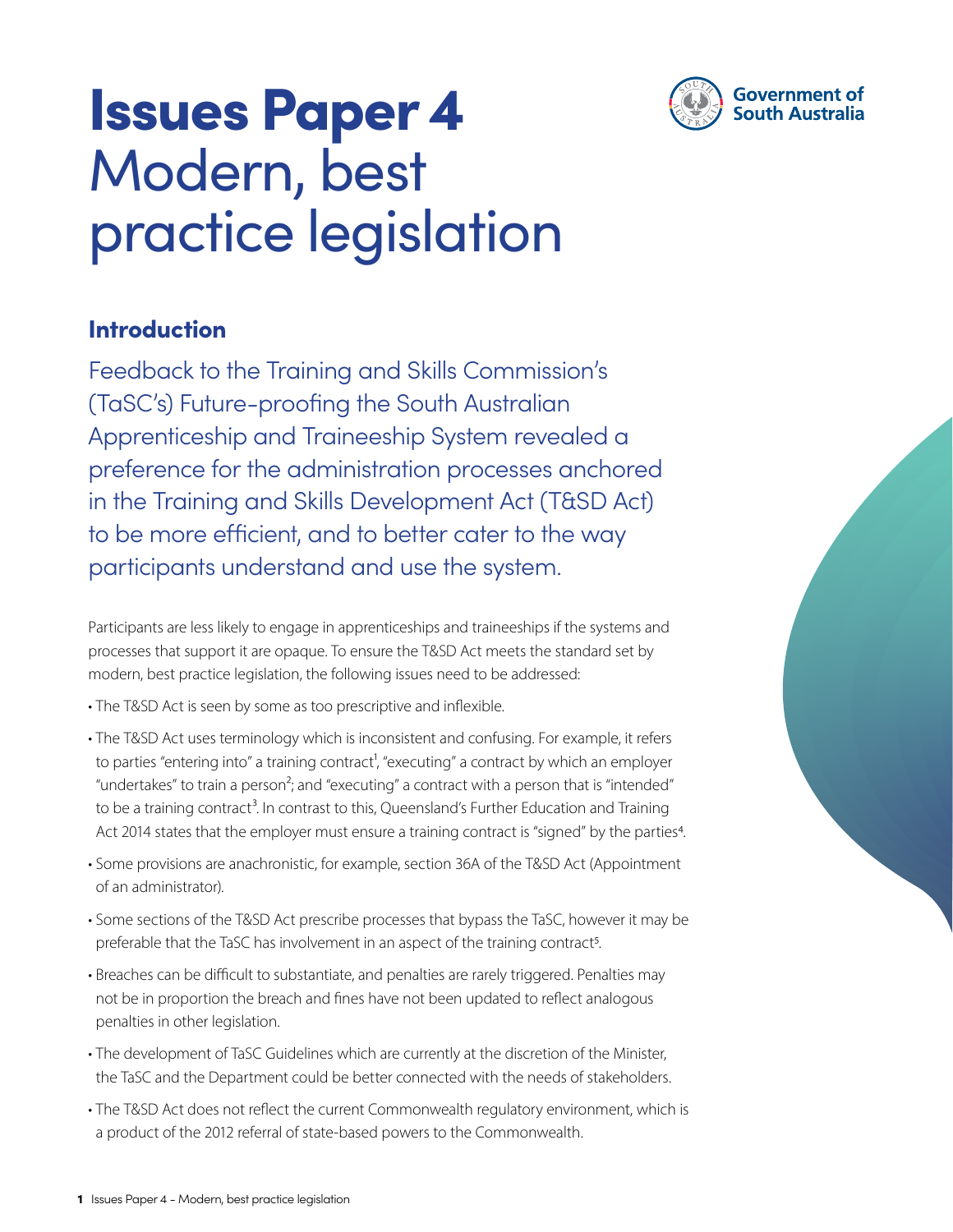## CONSULTATION QUESTIONS

- 1. Is the balance and level of prescription of obligations in the T&SD Act, T&SD Regulations and TaSC Guidelines appropriate having regard to the issues mentioned above?
- 2. How should T&SD Regulations made under the T&SD Act be used? Are there elements of the T&SD Act that would be better served by having T&SD Regulations which can be changed more easily, to meet new and emerging issues?
- 3. Are the TaSC Guidelines developed under the T&SD Act effective? If not why not?

# Penalty provisions

# The T&SD Act contains a range of penalty provisions, summarised in the following table:

| Conduct                                                                                                                                                                                                    | Maximum<br>penalty | <b>Expiation</b><br>fee |
|------------------------------------------------------------------------------------------------------------------------------------------------------------------------------------------------------------|--------------------|-------------------------|
| S6(1) An employer must not undertake to train a person<br>in a trade except under a training contract.                                                                                                     | \$5,000            | \$315                   |
| S46(4) An employer must not enter into a training<br>contract to train a person unless the employer is-<br>a registered employer; and                                                                      | \$5,000            | \$315                   |
| operating within the scope of the registration of the<br>employer; and complying with any other condition of<br>the registration.                                                                          |                    |                         |
| S48(1) An employer must, within 4 weeks after executing<br>a contract by which the employer undertakes to train a<br>person in a trade, apply to the Commission for approval<br>of the contract.           | \$5,000            | \$315                   |
| S48(2) An employer must, within 4 weeks after executing<br>a contract with a person that is intended to be a training<br>contract under this Part, apply to the Commission for<br>approval of the contract | \$5,000            | \$315                   |
| S51(1) Subject to this Part, no person, other than the<br>Commission, may terminate or suspend, or purport to<br>terminate or suspend, a training contract                                                 | \$5,000            | \$315                   |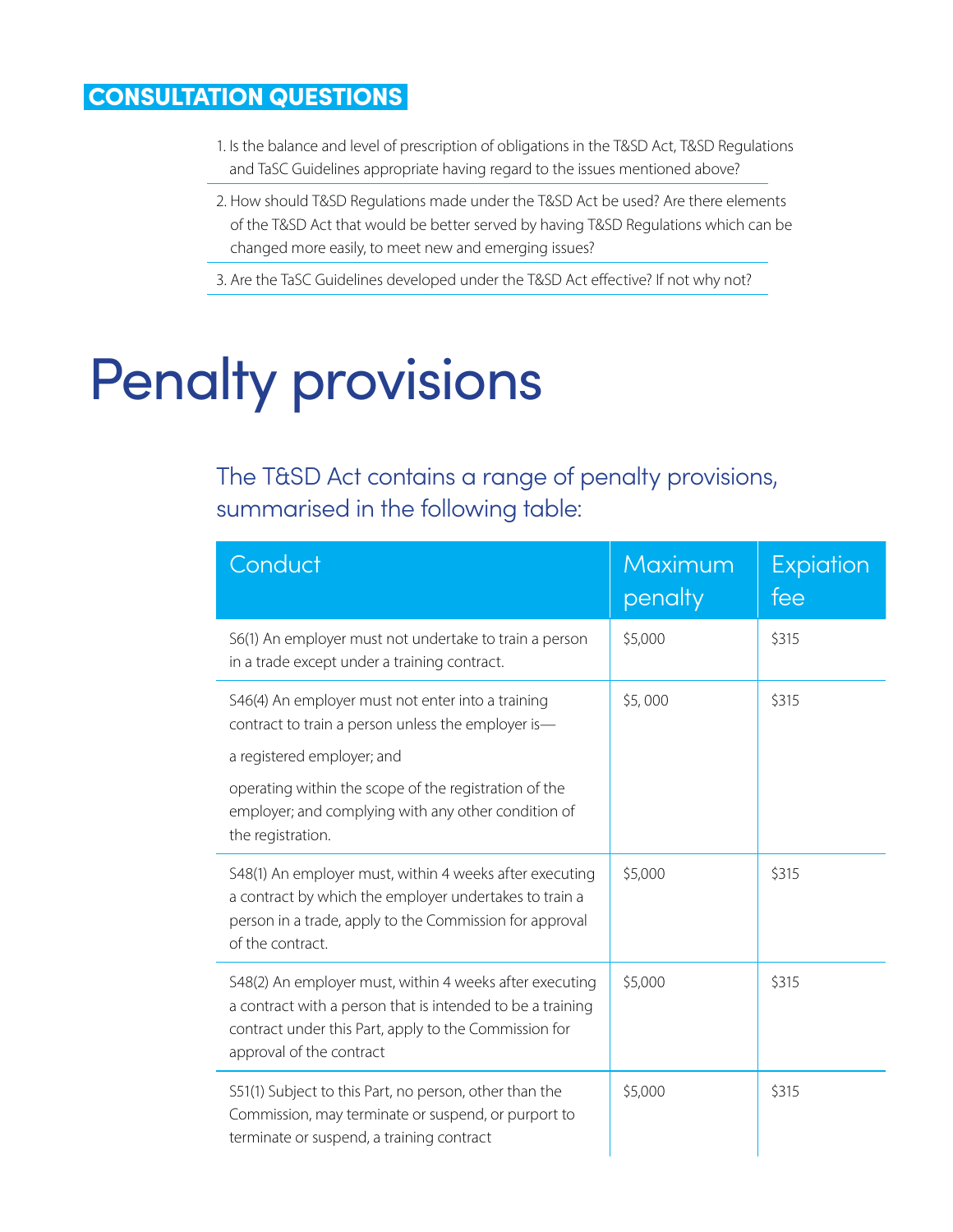| Conduct                                                                                                                                                                                                                                                                                                                  | Maximum<br>penalty | <b>Expiation</b><br>fee |
|--------------------------------------------------------------------------------------------------------------------------------------------------------------------------------------------------------------------------------------------------------------------------------------------------------------------------|--------------------|-------------------------|
| S51(7) If a training contract is terminated during the<br>probationary period, the employer under the contract<br>must, within 7 days of the termination, notify the<br>Commission in writing of the termination.                                                                                                        | \$5,000            | \$315                   |
| S52(2) If a training contract is transferred or assigned<br>from 1 employer (the former employer) to another (the<br>new employer), both the former employer and the<br>new employer must, within 21 days of the transfer or<br>assignment, notify the Commission in writing of the<br>transfer or assignment            | \$5,000            | \$315                   |
| S53(1) A person must not exert undue influence or<br>pressure on, or use unfair tactics against, a person in<br>relation to entering into a training contract.                                                                                                                                                           | \$5,000            | None<br>prescribed      |
| S53(2) A person must not exert undue influence or<br>pressure on, or use unfair tactics against, a party to a<br>training contract in relation to-                                                                                                                                                                       | \$5,000            | None<br>prescribed      |
| (a) the making of an application to the Commission in<br>relation to the contract under section 49(5); or                                                                                                                                                                                                                |                    |                         |
| (b) variation of the contract; or                                                                                                                                                                                                                                                                                        |                    |                         |
| (c) the transfer or assignment of the contract from 1<br>employer to another; or                                                                                                                                                                                                                                         |                    |                         |
| (d) the termination or suspension, or purported<br>termination or suspension, of the contract.                                                                                                                                                                                                                           |                    |                         |
| S63(2) An employer who fails to comply with a<br>compliance notice within the time allowed in the notice<br>is guilty of an offence.                                                                                                                                                                                     | \$5,000            | \$315                   |
| S64(1) If an employer has reasonable grounds to<br>believe that an apprentice/trainee employed by the<br>employer is quilty of wilful and serious misconduct, the<br>employer may (without first obtaining the approval of<br>the Commission) suspend the apprentice/trainee from<br>employment and must, in that event- | \$5,000            | \$315                   |
| (a) immediately refer the matter to the South Australian<br>Employment Tribunal; and                                                                                                                                                                                                                                     |                    |                         |
| (b) within 3 days of the suspension-confirm the<br>reference in writing.                                                                                                                                                                                                                                                 |                    |                         |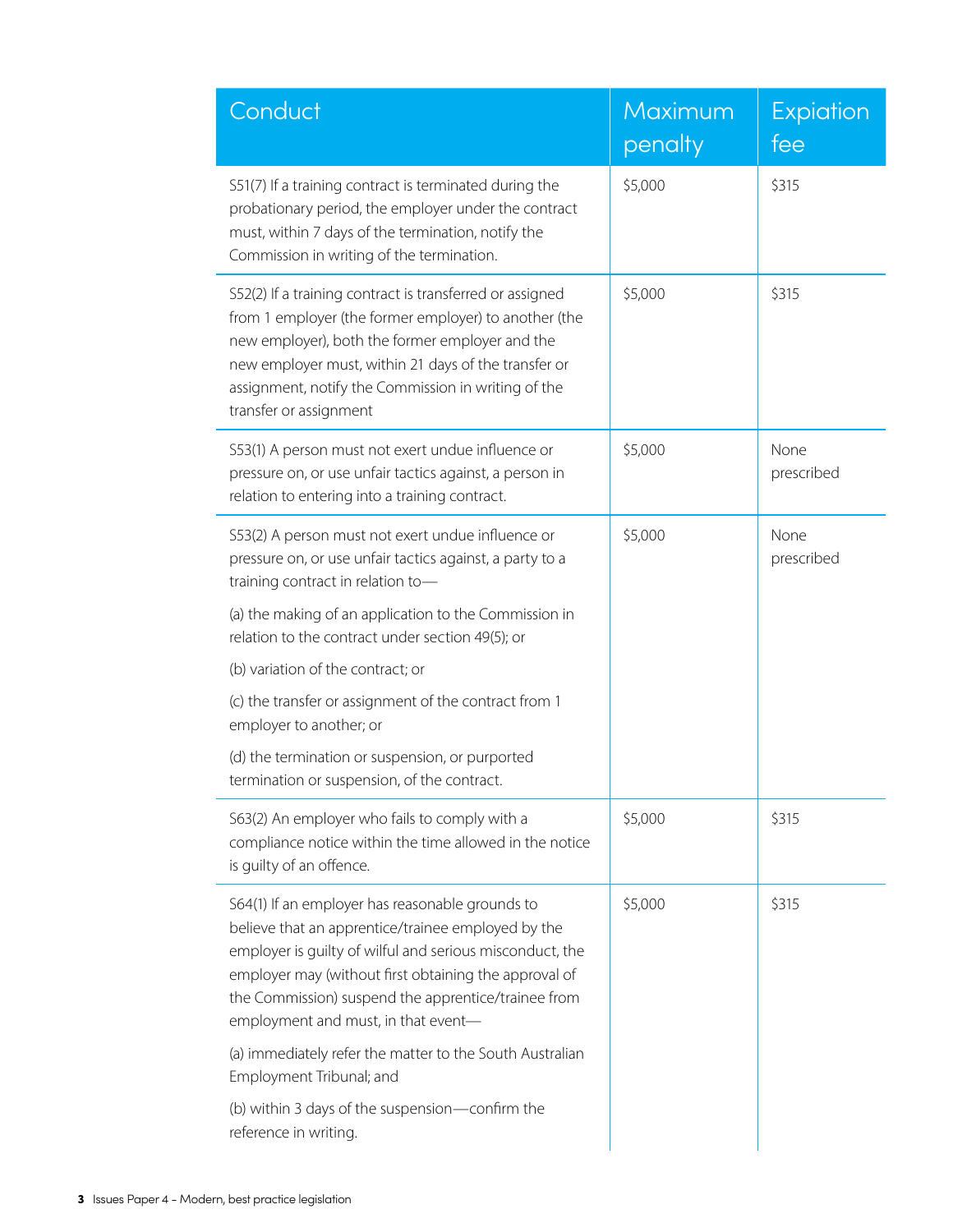| Conduct                                                                                                                                                                                                 | Maximum<br>penalty | Expiation<br>fee   |
|---------------------------------------------------------------------------------------------------------------------------------------------------------------------------------------------------------|--------------------|--------------------|
| S70(2) An employer must retain prescribed<br>apprenticeship/traineeship records for at least 7 years<br>after the expiry or termination of the training contract to<br>which the record relates.        | \$5,000            | \$315              |
| S72(A) A person must not divulge or communicate<br>information acquired by reason of being, or having been,<br>employed or engaged in, or in connection with, the<br>administration of the Act, except- | \$20,000           | None<br>prescribed |
| (a) with the consent of the person to whom the<br>information relates; or                                                                                                                               |                    |                    |
| (b) in connection with the administration of the Act; or                                                                                                                                                |                    |                    |
| (c) to a member of the police force of this State or of the<br>Commonwealth or another State or a Territory; or                                                                                         |                    |                    |
| (d) to a person concerned in the administration of a<br>corresponding law; or                                                                                                                           |                    |                    |
| (e) for the purposes of legal proceedings.                                                                                                                                                              |                    |                    |

| Powers of the Training Advocate                                                                                                                                                                                     |          |  |
|---------------------------------------------------------------------------------------------------------------------------------------------------------------------------------------------------------------------|----------|--|
| S74(3) A person must not-                                                                                                                                                                                           | \$10,000 |  |
| (a) hinder or obstruct an authorised person in the<br>exercise of a power conferred by this section; or                                                                                                             |          |  |
| (b) refuse or fail to answer truthfully to the best of the<br>person's knowledge or belief a question put to the<br>person under this section; or                                                                   |          |  |
| (c) without lawful excuse, fail to comply with a<br>requirement made under this section.                                                                                                                            |          |  |
| S75 A person must not make a statement that is false or<br>misleading in a material particular (whether by reason<br>of the inclusion or omission of any particular) in any<br>information provided under this Act. | \$10,000 |  |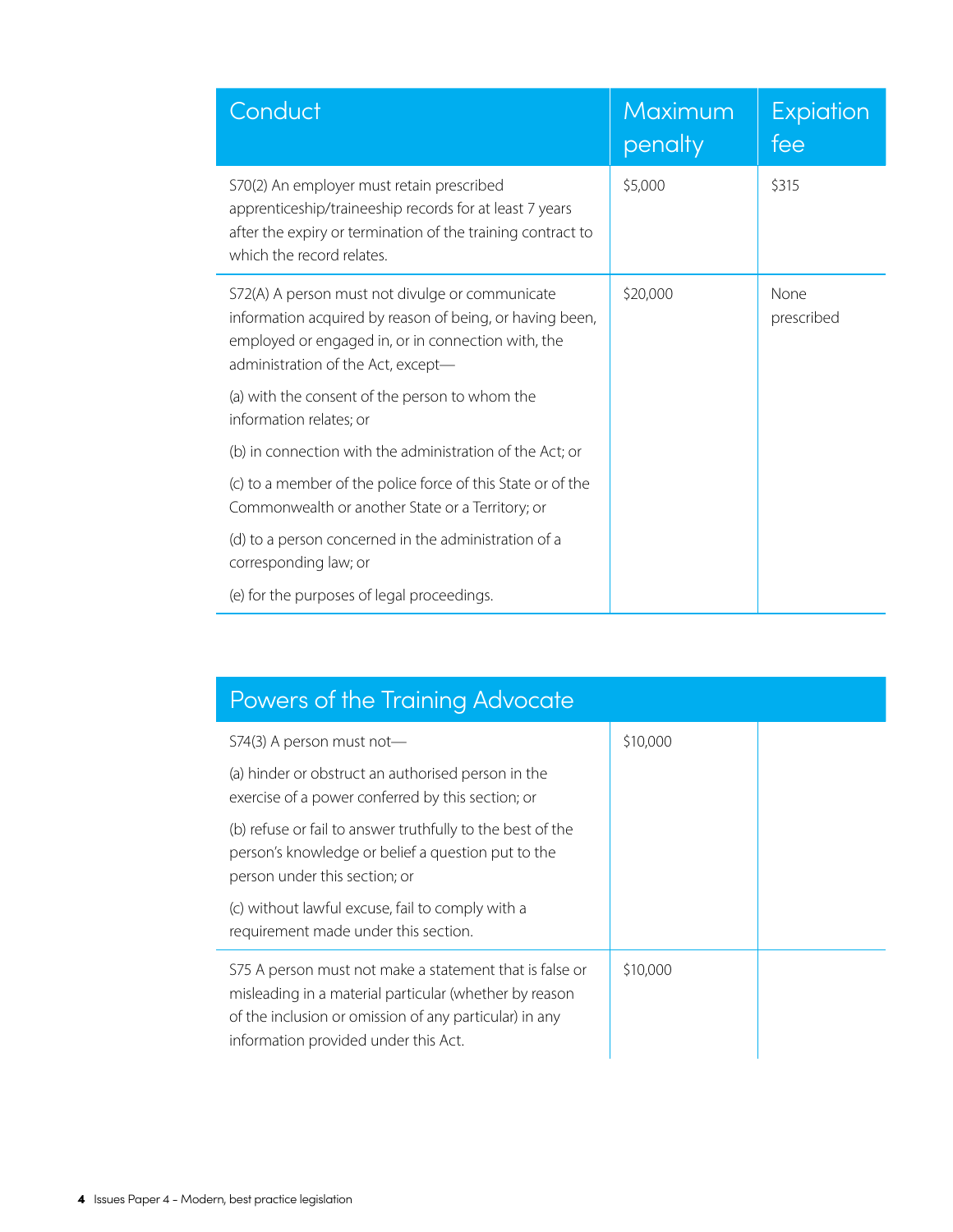A number of provisions proscribe conduct, which is not the subject of the fine (note: the conduct may be remedied through other means, for example, through enforcement of the training contract), including:

- T&SD Act, s46(7) An employer under a training contract must comply with the employer's obligations specified in the contract.
- T&SD Act, s46(8) An apprentice/trainee must comply with the obligations specified in the training contract.
- T&SD Act, s46(9) An employer must permit an apprentice/trainee to carry out their obligations specified in the training contract.

### CONSULTATION QUESTIONS

- 4. Are there any provisions in the current T&SD Act that fail to clarify what conduct constitutes a breach and triggers a penalty?
- 5. Do the T&SD Act's penalty provisions reflect the seriousness of the conduct to which they relate, and the level of risk?
- 6. Is there conduct under the T&SD Act that should attract a penalty, but currently doesn't? Or conduct that attracts a penalty that shouldn't?
- 7. Should there be more discretion vested in the regulatory body (technically, the TaSC) to determine the type of conduct is seeks to proscribe and the level of intervention?